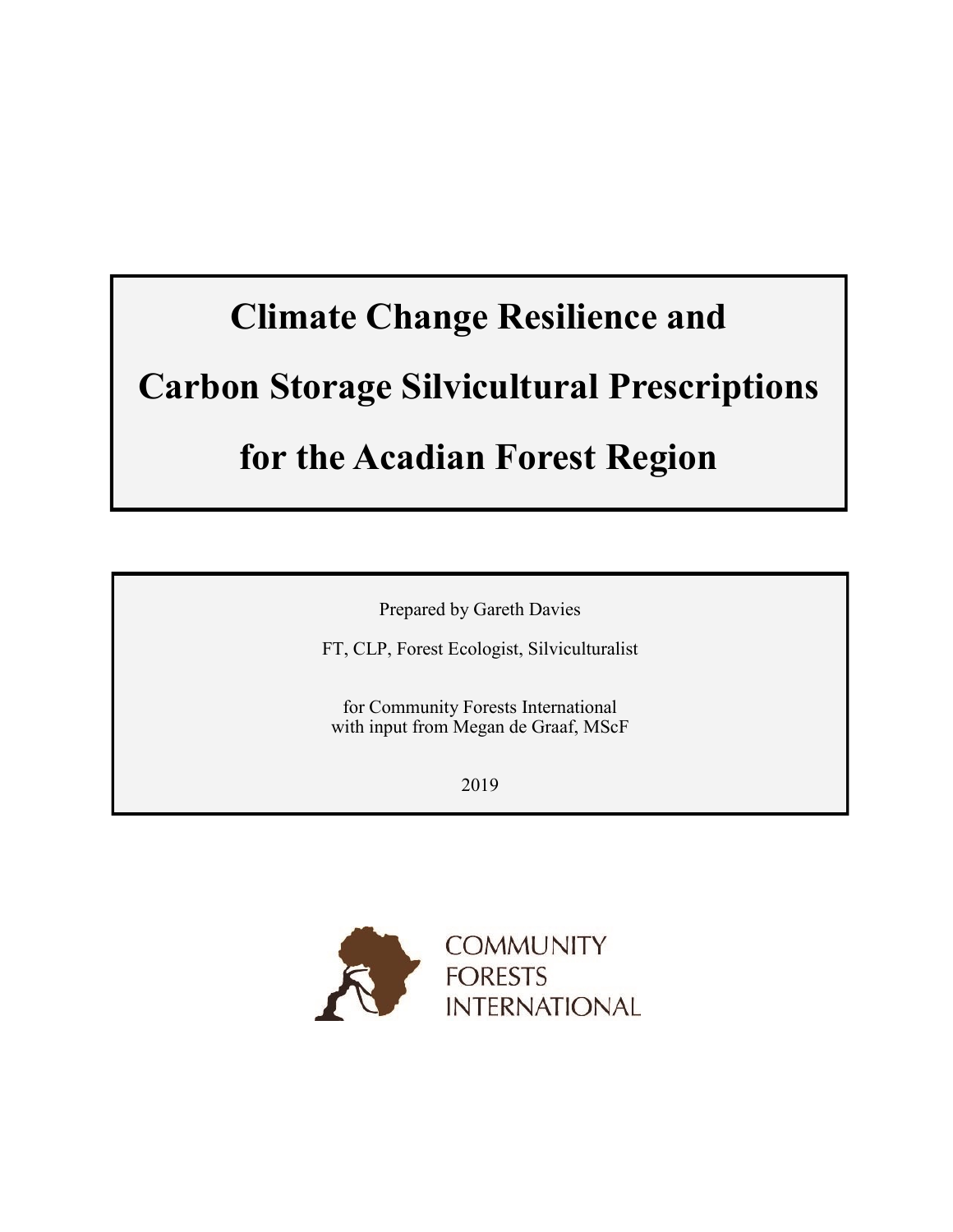**Key 1: Stand Age Structure**

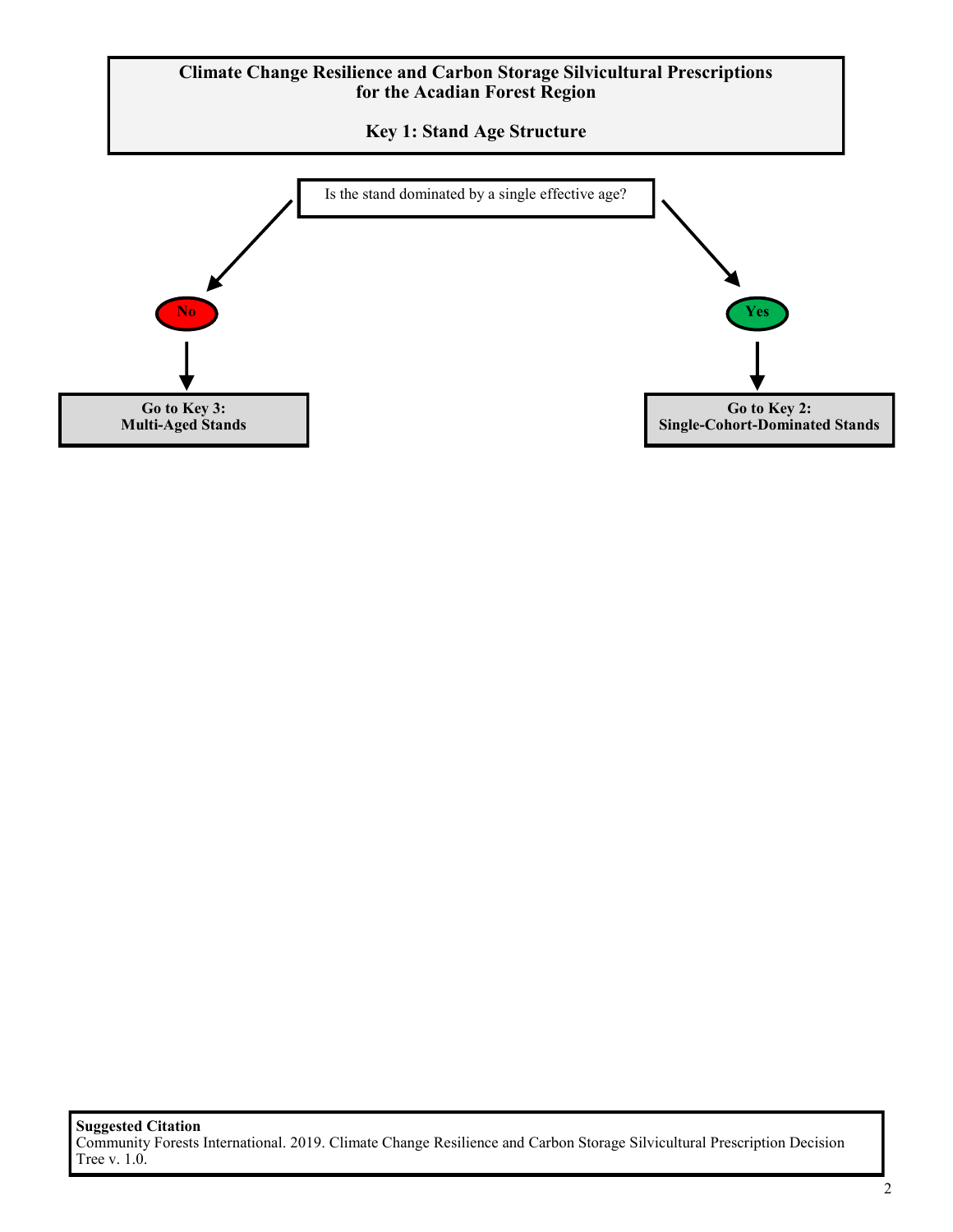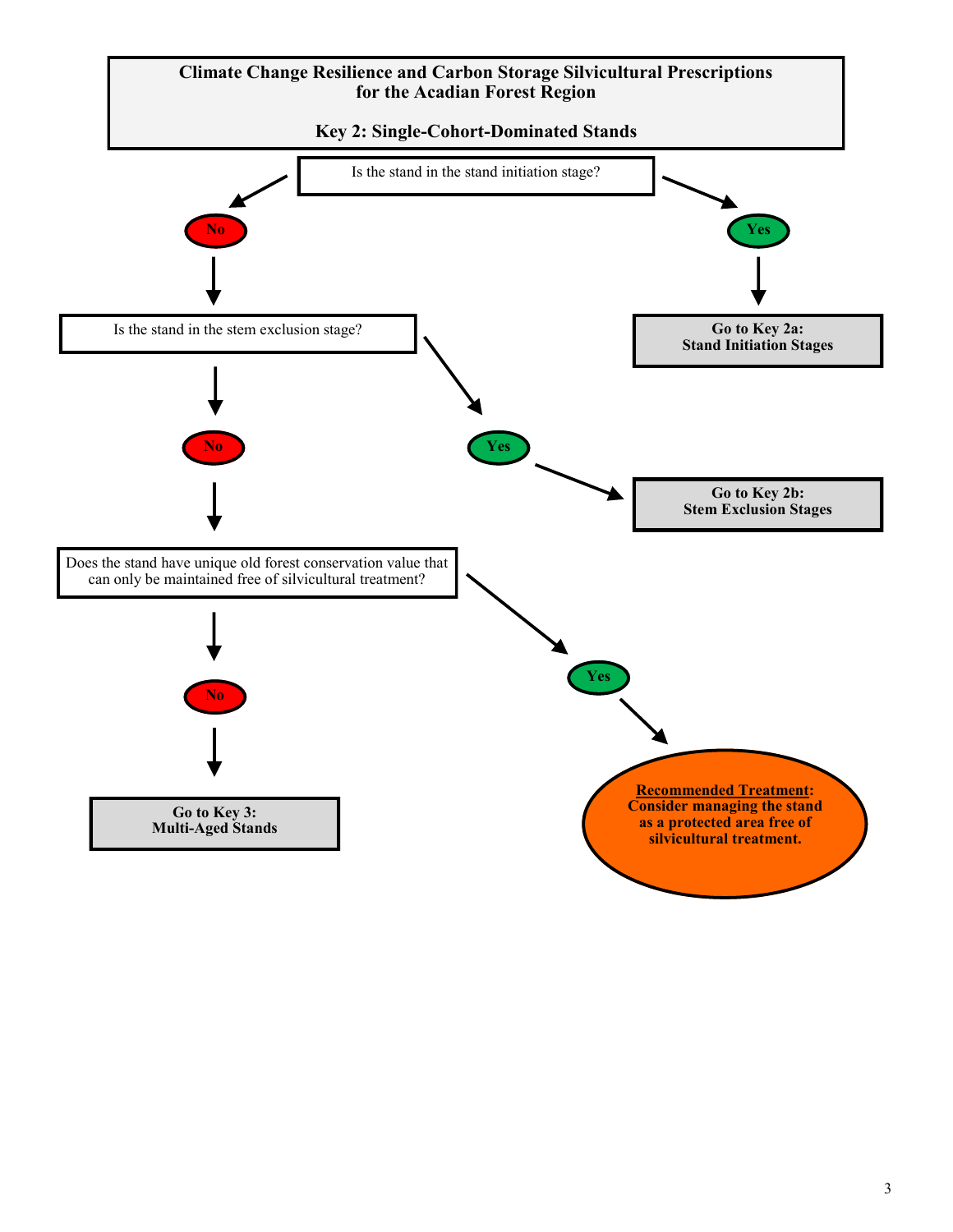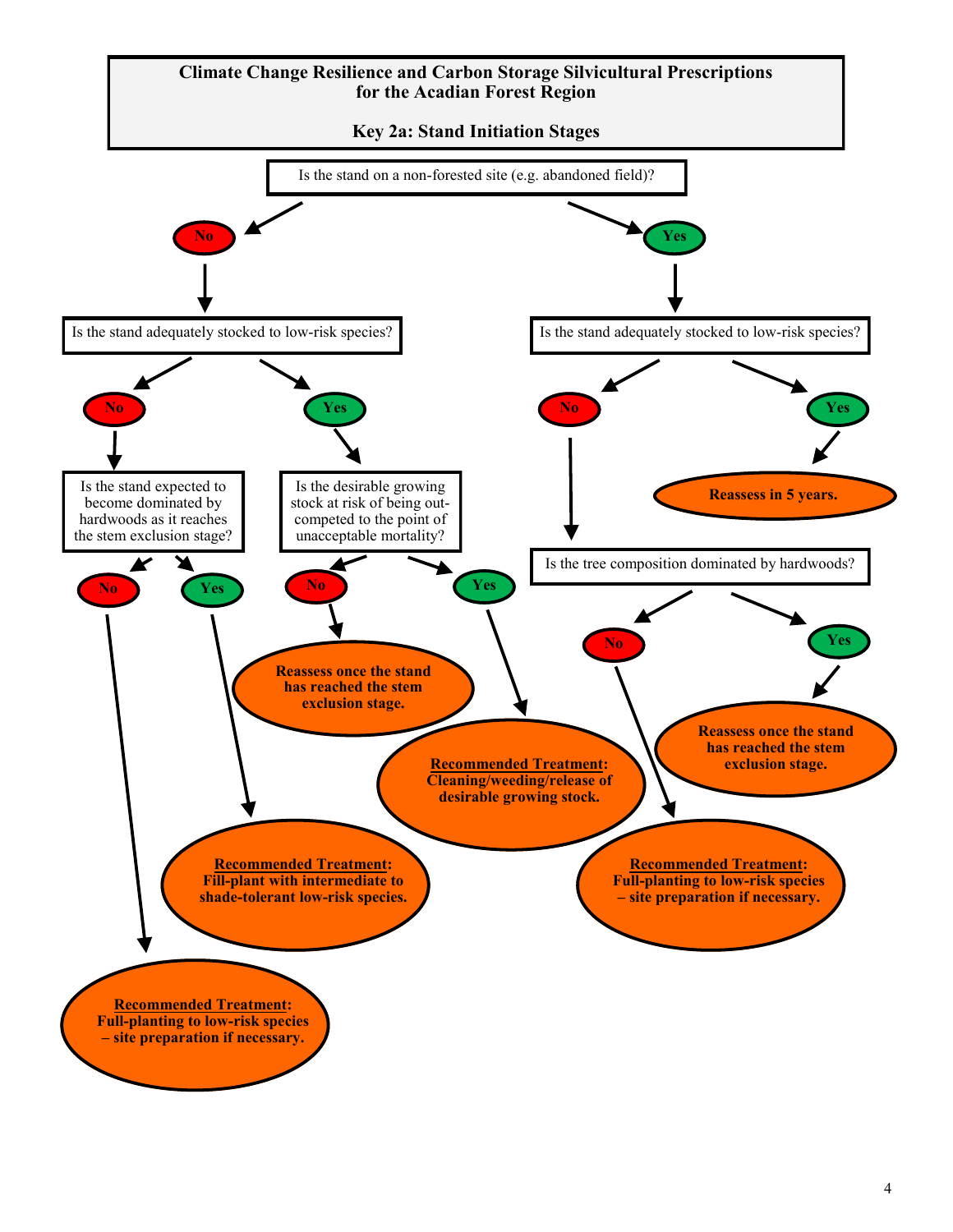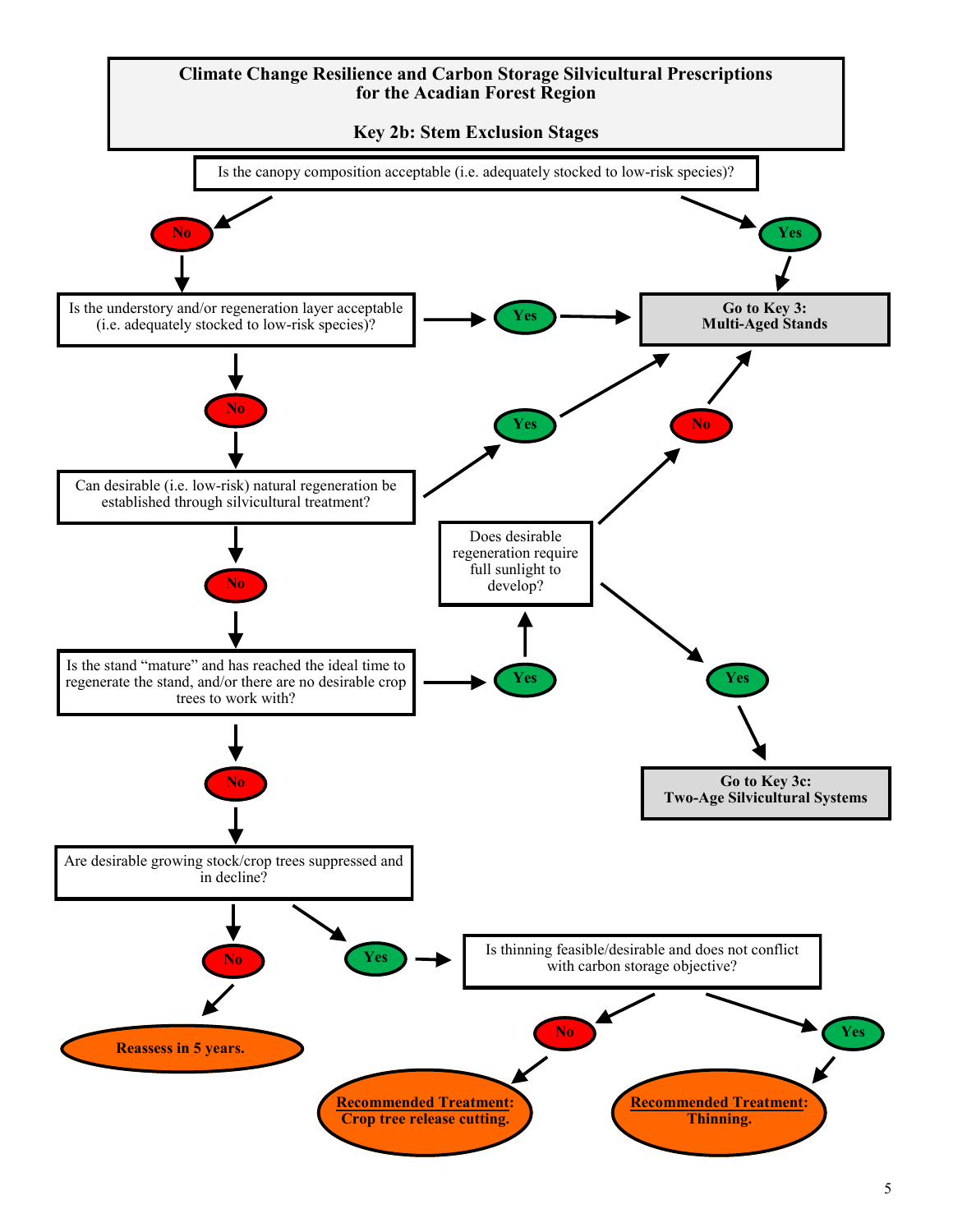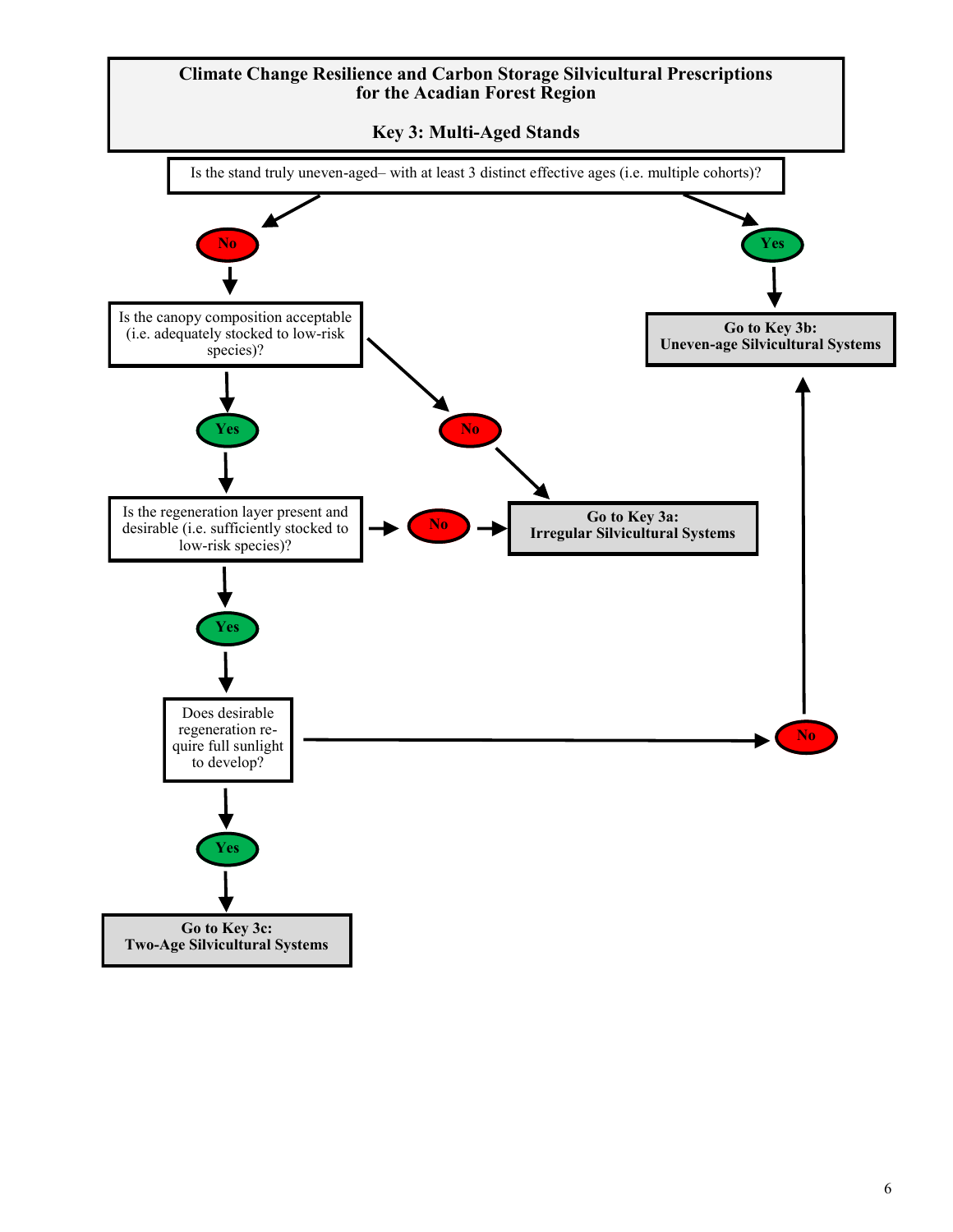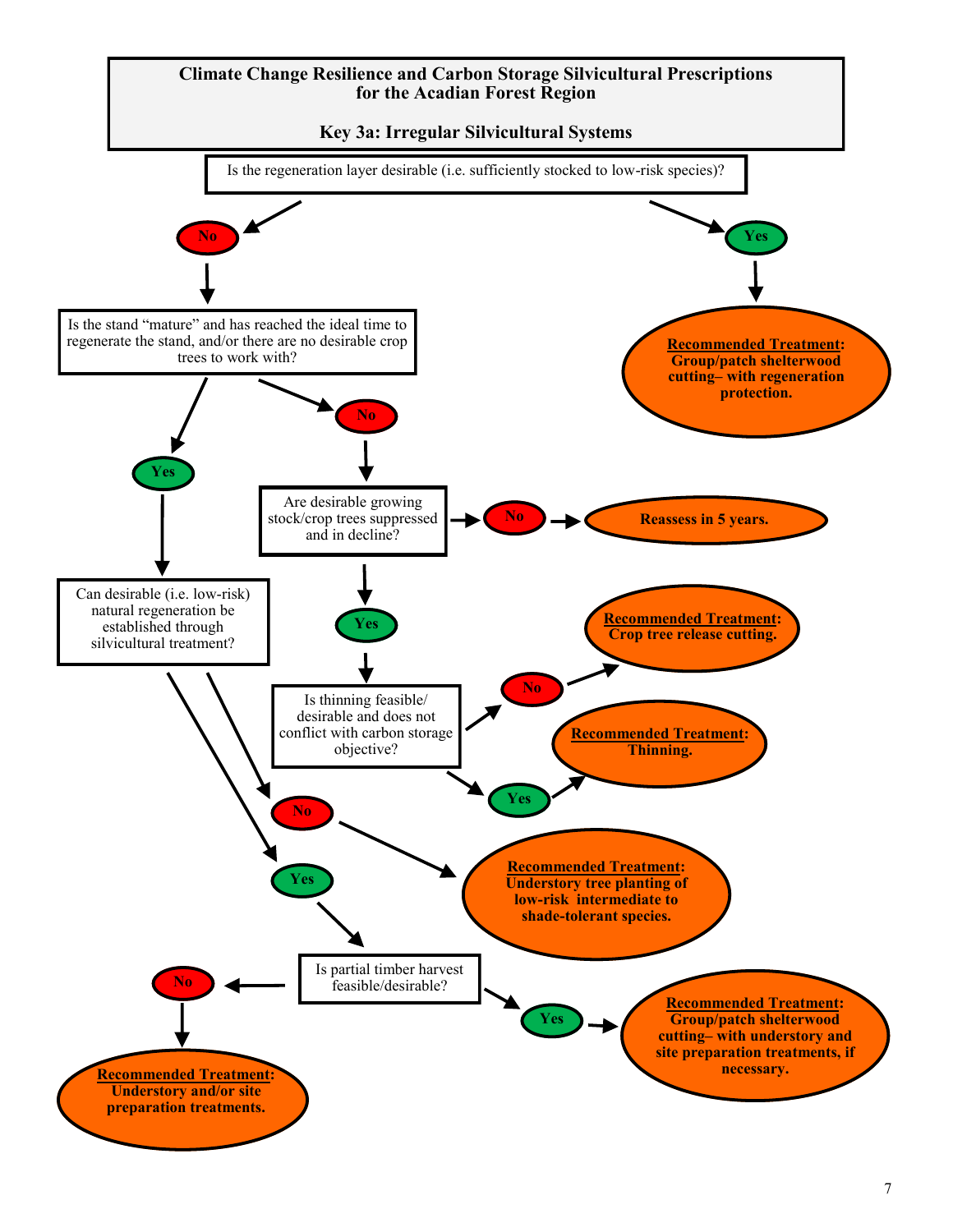

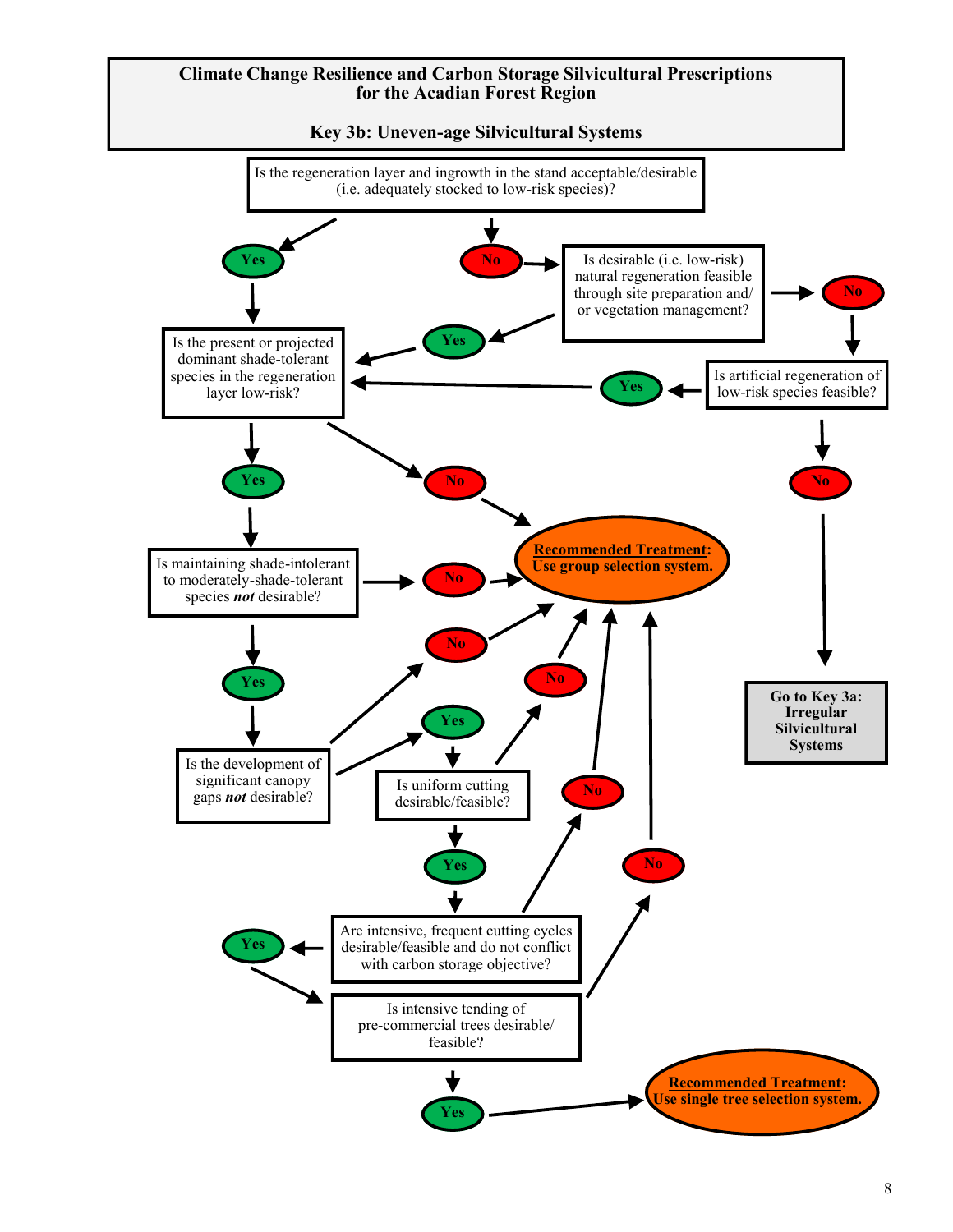**Key 3c: Two-age Silvicultural Systems**